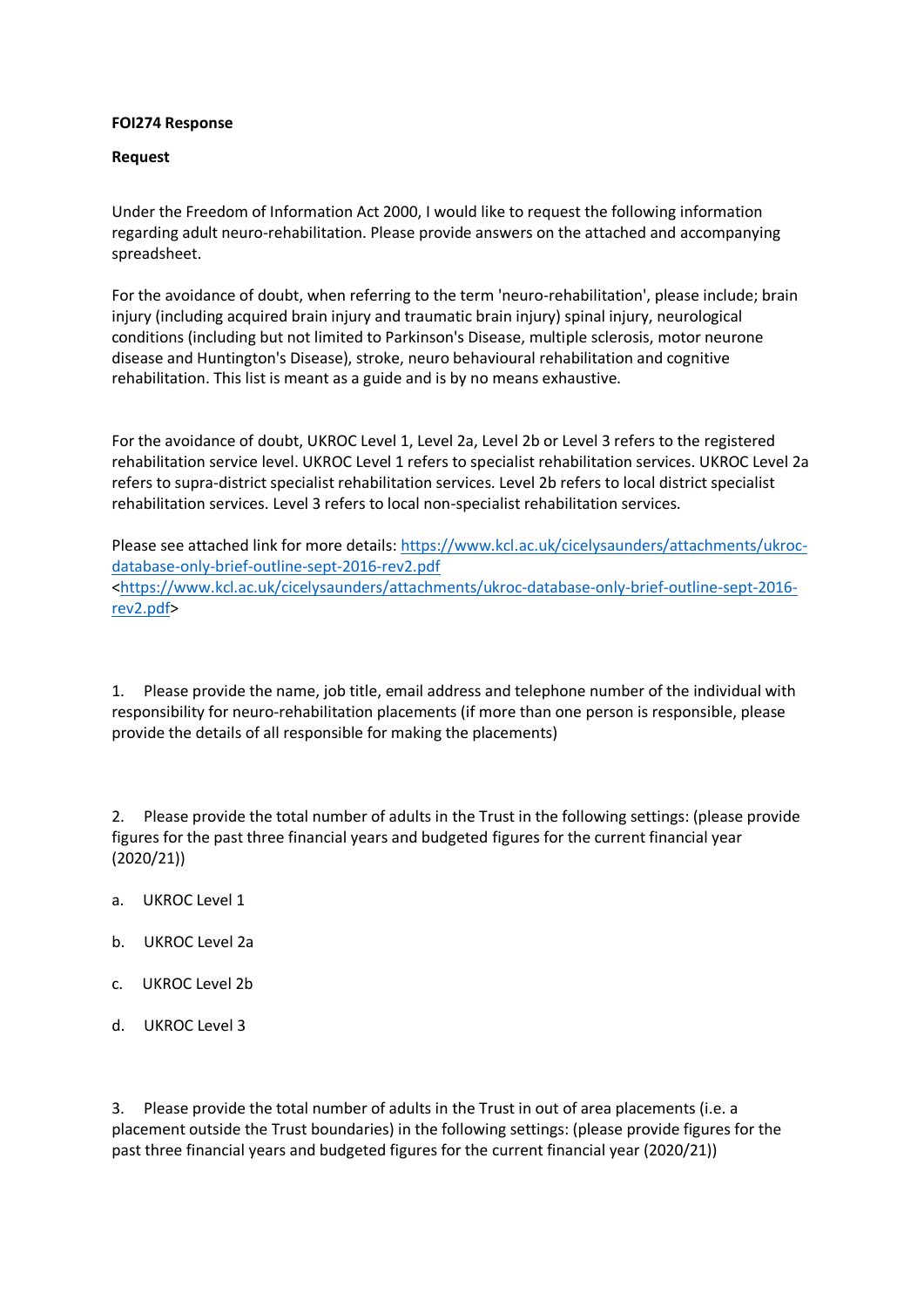- a. UKROC Level 1
- b. UKROC Level 2a
- c. UKROC Level 2b
- d. UKROC Level 3

4. Please provide the gross total expenditure on adults in the Trust in the following settings: (please provide figures for the past three financial years and budgeted figures for the current financial year (2020/21))

- a. UKROC Level 1
- b. UKROC Level 2a
- c. UKROC Level 2b
- d. UKROC Level 3

5. Please provide the current average weekly expenditure per individual for adults in the Trust in the following settings:

- a. UKROC Level 1
- b. UKROC Level 2a
- c. UKROC Level 2b
- d. UKROC Level 3

6. Please provide a list of the top 3 independent providers with whom placements are made for in each of the following placement type: (please provide a list of providers used during 2020/21)

If you have any questions or clarifications, don't hesitate to give me call on 020 3179 2510.